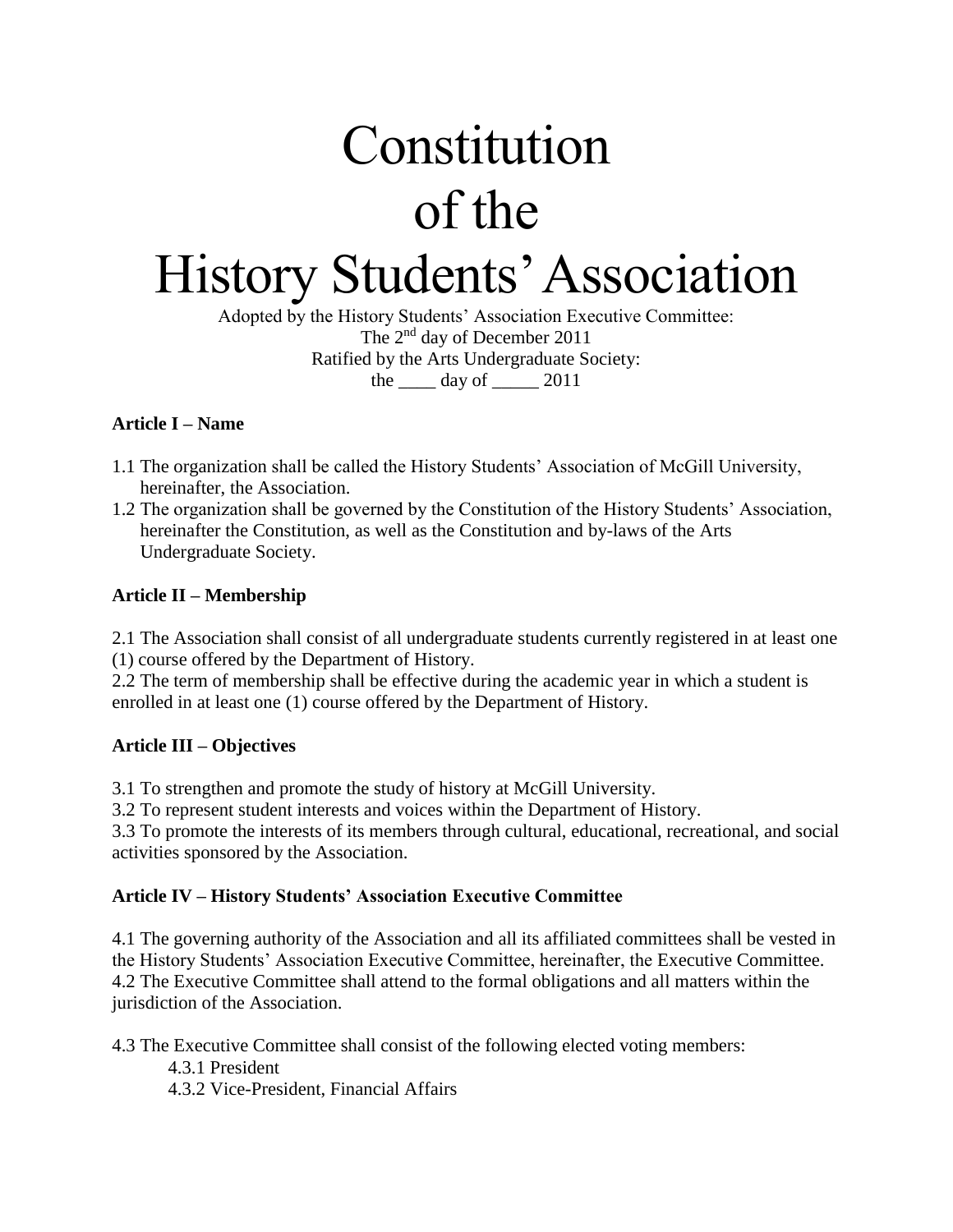4.3.3 Vice President, External and Academic Affairs

4.3.4 Vice-President, Internal Operations

4.3.5 Vice-President, Communications and Publicity

4.3.6 Vice-President, Event Operations

4.4 The term of office of the members of the Executive Committee will begin on May 1<sup>st</sup> following their election and terminate on April  $30<sup>th</sup>$  of the following year.

4.4.1 A member of the Executive Committee must remain a member of the Association for the duration of their term of office.

4.5 All Executive Committee members will contribute to the organization and running of all Association sponsored events, projects and committees and shall attend all meetings of the Association.

4.6 The Executive Committee will be responsible for holding Executive Committee meetings. 4.6.1 Quorum for Executive Committee meetings shall be a simple majority of the Executive Committee members.

4.6.2 Executive Committee meetings shall be held to discuss matters of the Association.

4.6.3 All expenditures must be approved by the Vice-President, Financial Affairs or passed by the Executive Committee with a two-thirds (2/3) majority vote.

4.7 Resignations and Impeachments

4.7.1 In the event that the President resigns, the Vice-President, Internal Operations shall assume the duties of the President. The duties of the Vice-President, Internal Operations shall be divided amongst the remaining members of the Executive Committee until a suitable replacement has been found as per Article IV Section 4.7.1.1 of the Constitution.

4.7.1.1 An emergency meeting of the remaining Executive Committee members will be held within one week of the resignation. The remaining members of the Executive Committee will select a willing Member-at-Large to assume the office of the Vice-President, Internal Operations and Events by a two-thirds (2/3) majority vote.

4.7.2 In the event that any other Executive resigns, an emergency meeting of the Executive Committee will be held within one week of the resignation. The remaining members of the Executive Committee will select a willing Member-at-Large to assume the office of the former Vice-President by a two-thirds (2/3) majority vote.

4.7.3 The process for removal an Executive can be initiated in one of two ways:

4.7.3.1 A two-thirds (2/3) majority vote of the Executive Committee.

4.7.3.2 A petition with the signatures of at least fifty (50) members of the Association.

4.7.4 A general meeting shall be set for at least two, but no more than three weeks after the impeachment process begins. At that meeting, the reasons for impeachment shall be stated by one person, appointed by the Executive Committee. The Executive under consideration shall have the opportunity to defend themselves, or to appoint another individual to carry out their defense. Both speeches shall be of the same length. A twothirds (2/3) majority vote of the Association members present at the meeting is required to impeach a member of the Executive Committee.

4.7.5 If more than one member of the Executive Committee is being considered for impeachment, the matter will be referred to the Arts Undergraduate Society.

4.7.6In the event the Presidency becomes vacant, the vacancy shall be filled according to Article IV, Section 4.7.1 of the Constitution.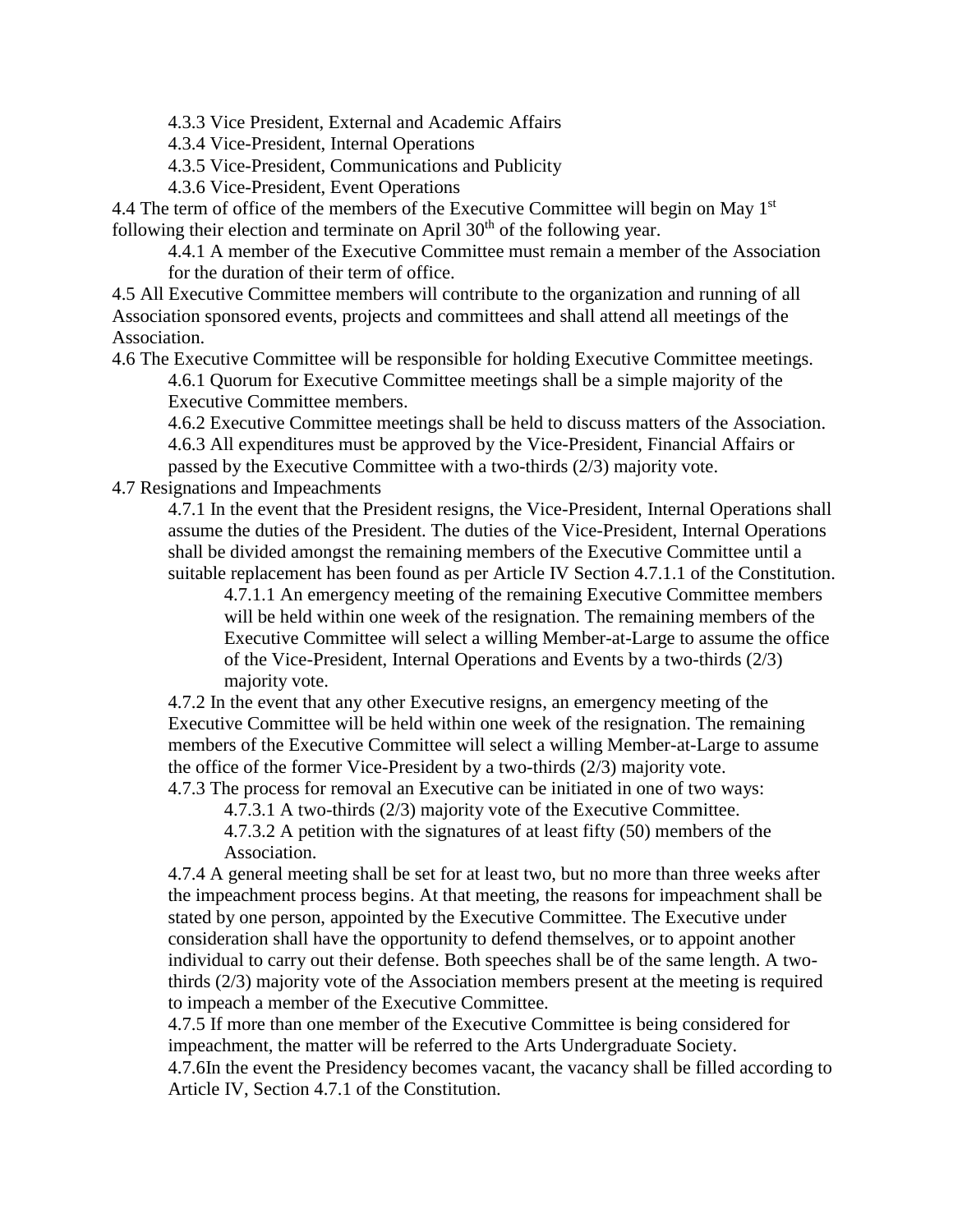4.7.7 In the event that any Vice-President position becomes vacant, the vacancy shall be filled according to Article IV, Section 4.7.2 of the Constitution.

4.7.8 Should more than one Executive Committee position become vacant at the same time, the remaining Executive Committee members will select the replacements in a manner consistent with Article IV, Section 4.7.1.1, or Article IV, Section 4.7.1.2 of the Constitution, substituting a two-thirds (2/3) majority vote with a simple majority vote.

# **Article V – General Elections**

5.1 The Executive Committee is responsible for setting the dates for general elections in a manner consistent with the Departmental Electoral By-laws of the Arts Undergraduate Society. 5.2 The positions of: President, Vice-President, Financial Affairs, Vice-President, External and Academic Affairs, Vice-President, Internal Operations, Vice-President, Communications and Publicity, Vice-President Event Operations shall be elected according to the Departmental Electoral By-laws of the Arts Undergraduate Society.

5.3 Notification of the Nomination Period shall be given at least two (2) weeks prior to the beginning of the Nomination Period.

5.3.1 All members of the Association are eligible for nomination provided they will meet criteria for membership as per Article II of the Constitution in the following Academic year.

5.3.2 There will be no limit to the number of terms served by members of the Executive Committee.

5.3.3 Nomination kits must be made available to the membership by the Executive Committee prior to the beginning of the Nomination Period. 5.3.3.4 A prospective candidate must obtain the signatures of at least ten (10) students registered in the Honours, Major or Minor programs offered by the Department of History.

5.4 A simple plurality, the highest number of votes from among the candidates, is needed for election to executive office.

5.5 No individual may hold an executive position on two different Departmental Associations or Undergraduate Societies at the same time, except for in cases of interim appointment.

5.6 The General Election will be overseen by the Chief Returning Officer (CRO) and Deputy Returning Officers (DRO) of Elections AUS.

5.6.1 The CRO and DRO, in accordance with the Departmental Electoral By-laws of the Arts Undergraduate Society, have the final authority on matters involving the elections of the Executive Committee.

## **Article VI –** *Historical Discourses* **Editor-in-Chief**

6.1 The Editor-in-Chief of *Historical Discourses* will be selected from a pool of eligible candidates.

6.1.1 An eligible candidate for the Editor-in-Chief position shall be an individual who is pursuing either an Honours degree or a Major degree in History, and has completed at least two years of their undergraduate studies at McGill.

6.1.2 All eligible candidates will be asked to submit a cover letter and resume to the Executive Committee. The Executive Committee will then conduct an interview process.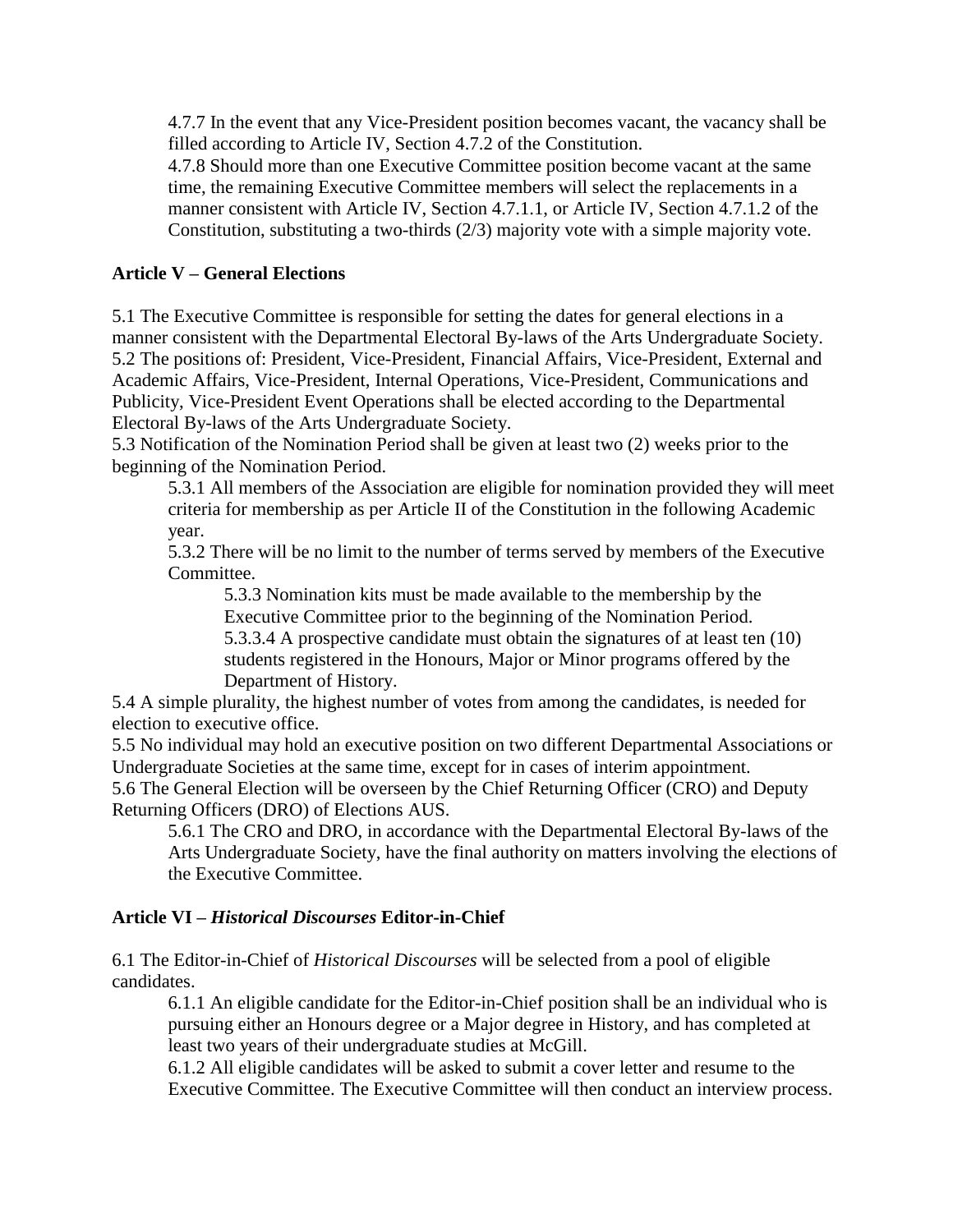6.1.3 At the conclusion of the interview process the Executive Committee will vote on the Editor-in-Chief, requiring a two-thirds (2/3) majority to approve selection.

## **Article VII – Duties of the History Students' Association Executive Committee**

7.1 The duties of the **President** are as follows:

7.1.1 To be the Chief Executive Officer of the Association.

7.1.2 To ensure that the Association is governed in a manner consistent with the Constitution.

7.1.3 To be the spokesperson for the Association in a manner consistent with the decisions of the Executive Committee and the Constitution.

7.1.4 To call, chair, and set the agenda for meetings and activities of the Executive Committee.

7.1.5 To call, chair, and set the agenda for meetings of the Association.

7.1.6 To coordinate relations between the Association and the McGill Department of History, acting as a liaison when necessary, and to attend biweekly departmental meetings of the faculty.

7.1.7 To coordinate relations between the Association and the Arts Undergraduate Society.

7.1.8 To work with the Vice-President, Financial Affairs in ensuring the financial stability of the Association and to be the secondary signatory on financial matters, should one be required.

7.1.9 An exit report must be submitted, in writing and by email to the successor no later than the expiry of the President's term of office.

7.1.10 The President shall also perform other duties as may be deemed necessary by the Executive Committee.

#### 7.2 The duties of the **Vice-President, Financial Affairs** are as follows:

7.2.1 To ensure the long term financial stability of the Association.

7.2.2 To oversee the fiscal management of the Association's operations.

7.2.3 To be the official signing officer for all matters relating to the Associations' funds. 7.2.4 To develop the budget of the Association, in a manner consistent with the

Constitution, the Financial By-laws of the Arts Undergraduate Society and with approval from the Executive Committee.

7.2.5 To provide the Executive Committee with monthly updates on the financial developments and forecasts within the operations of the Association.

7.2.6 To act as a liaison between the Executive Committee and the Vice-President, Financial Affairs of the Arts Undergraduate Society.

7.2.7 An exit report must be submitted, in writing and by email to the successor no later than the expiry of the Vice-President's term of office.

7.2.8 The Vice-President, Financial Affairs, shall also perform other duties as may be deemed necessary by the Executive Committee.

## 7.3 The duties of the **Vice-President, External and Academic Affairs** are as follows:

7.3.1 To promote communication between the Association and external groups, including but not limited to: professors, departmental staff members, other McGill organizations and the Arts Undergraduate Society.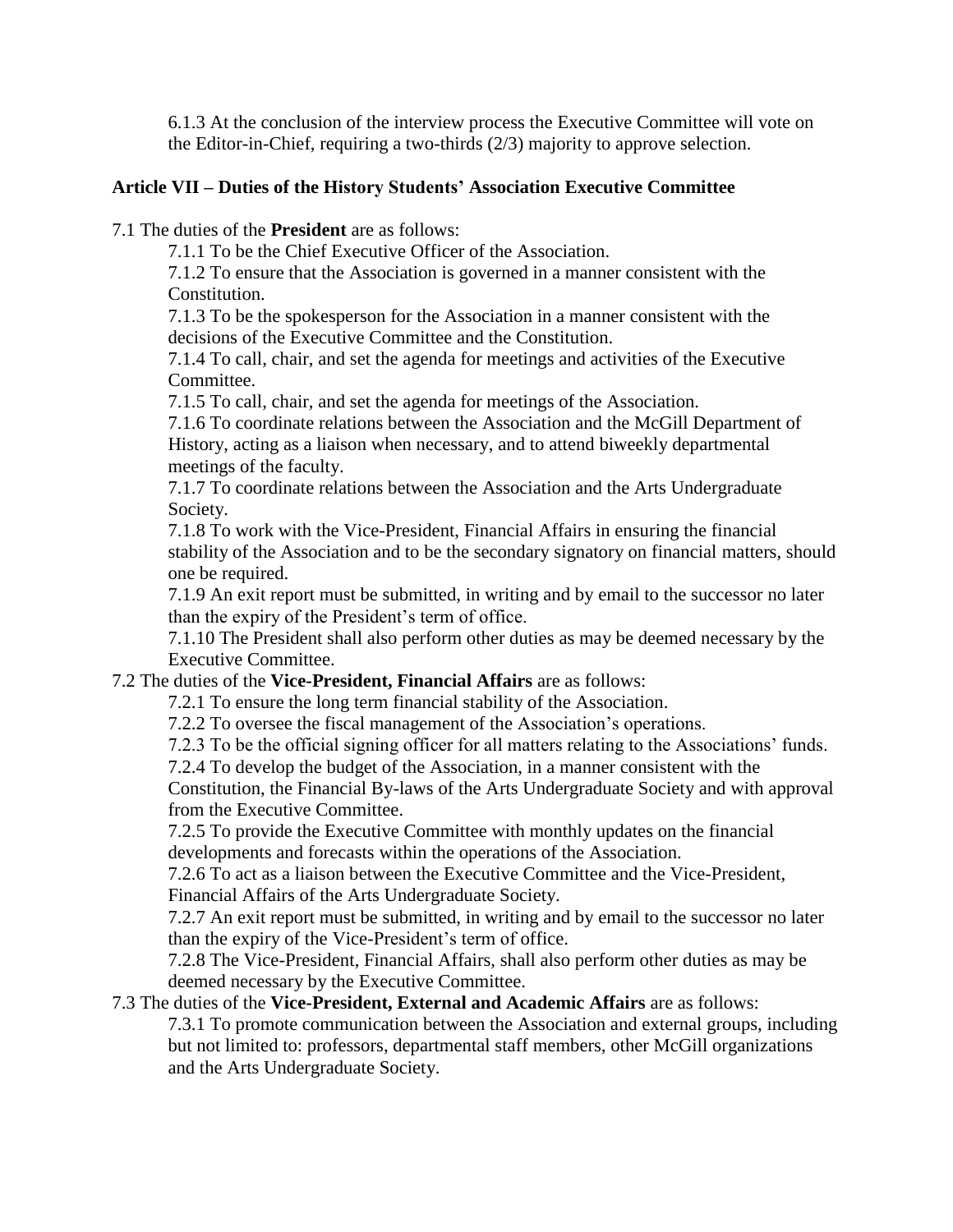7.3.2 To coordinate and oversee the programming of academic activities of the Association in a manner consistent with the Constitution and the policies of the Executive Committee.

7.3.3 To attend meetings of the Arts Undergraduate Society Council as a representative of the Association and to vote on the Council with the best interests of History students in mind, or as directed by a majority vote the Executive Committee.

7.3.4 An exit report must be submitted, in writing and by email to the successor no later than the expiry of the Vice-President's term of office.

7.3.5 The Vice-President, External and Academic Affairs shall also perform other duties as may be deemed necessary by the Executive Committee.

## 7.4 The duties of the **Vice-President, Internal Operations** are as follows:

7.4.1To be responsible for taking minutes at meetings of the Executive Committee and, upon request, making copies of the minutes available within two (2) weeks of the meeting.

- 7.4.2 To provide administrative and organizational support to the Executive Committee, which includes, but is not limited to, planning weekly meetings, scheduling Office Hours, developing a timeline of events, monitoring social media trends, contacting professors and updating private and public online platforms.
- 7.4.3 To draft event reports and other related transparency and accountability documents, and, upon request, making copies of the reports available within two (2) weeks of the event.

7.4.4 To assist fellow Executives in their duties to protect the efficiency of operations within the Executive Committee.

7.4.5 An exit report must be submitted, in writing and by email to the successor no later than the expiry of the Vice-President's term of office.

7.4.4 The Vice-President, Internal Operations and Events shall also perform other duties as may be deemed necessary by the Executive Committee.

## 7.5 The duties of the **Vice-President, Communications and Publicity** are as follows:

7.5.1 To promote and oversee communication between the Association and its membership utilizing a variety of media, including, but not limited to: websites and print media.

7.5.2 An exit report must be submitted, in writing and by email to the successor no later than the expiry of the Vice-President's term of office.

7.5.3 The Vice-President, Communications and Publicity shall also perform other duties as may be deemed necessary by the Executive Committee.

## 7.6 The duties of the **Vice-President, Event Operations** are as follows:

7.6.1 To coordinate and oversee the programming of activities and social events of the Association in a manner consistent with the Constitution and the policies of the Executive Committee.

7.6.2 To obtain all necessary paperwork and secure all necessary reservations for Association events, including, but not limited to: liquor permits, room bookings, and table bookings.